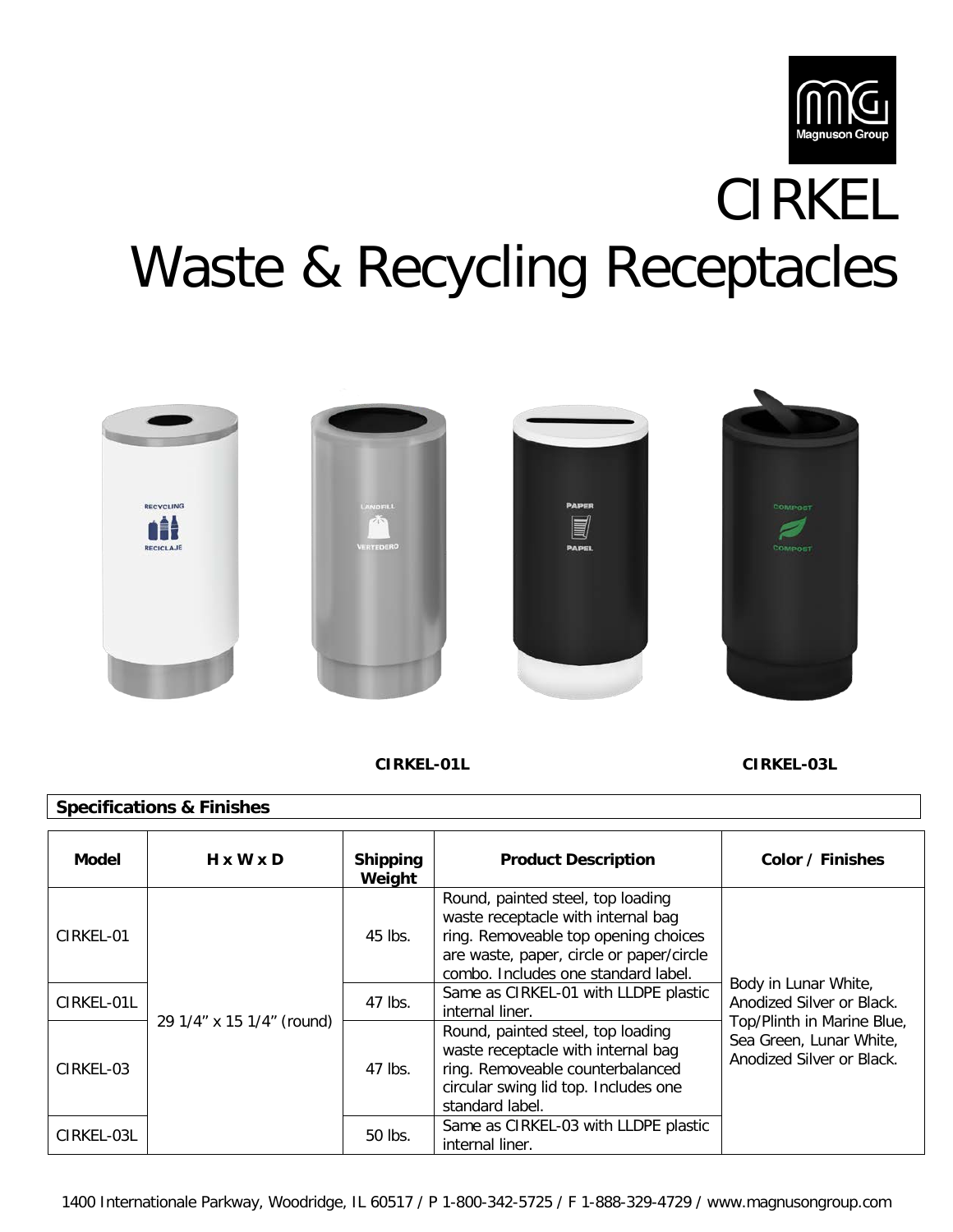#### **Product Details**

CIRKEL has a 19 Gallon Capacity.

CIRKEL is available with a set of 3 adjustable glides (upcharge applies).

CIRKEL-01/01L Top Opening Specifications are as follows:

- Waste Opening 10 15/16" Round
- Small Circle Opening 5" Round
- Paper Opening 2" W x 12 3/16" L
- Paper/Circle Opening Paper Slot is 2" W x 12 3/16" L / Circle Opening is 5" Round

CIRKEL-03/03L Counterbalanced Circular Swing Lid Specifications are as follows:

• Swing Lid – 10 7/8" Round Opening

## **How To Order & Order Example**

How to Order:

- 1. Select CIRKEL Model
- 2. Select Body Color
- 3. Select Top/Plinth Color
- 4. Select Top Opening (for CIRKEL-01/01L only)
- 5. Select Standard Bi-Lingual Label
- 6. Select Standard Bi-Lingual Label Color

Order Examples:

- CIRKEL-01 with Anodized Silver Body; Marine Blue Top/Plinth; Small Circle Opening; Recycling Arrows Label in Vivid Blue
- CIRKEL-03L with Black Body; Lunar White Top/Plinth; Landfill Label in White

## **Standard Bi-Lingual Label Offerings**



Labels Available in the Following Colors:

- **White**
- Dark Grey
- **Black**
- Vivid Blue
- Cactus Green